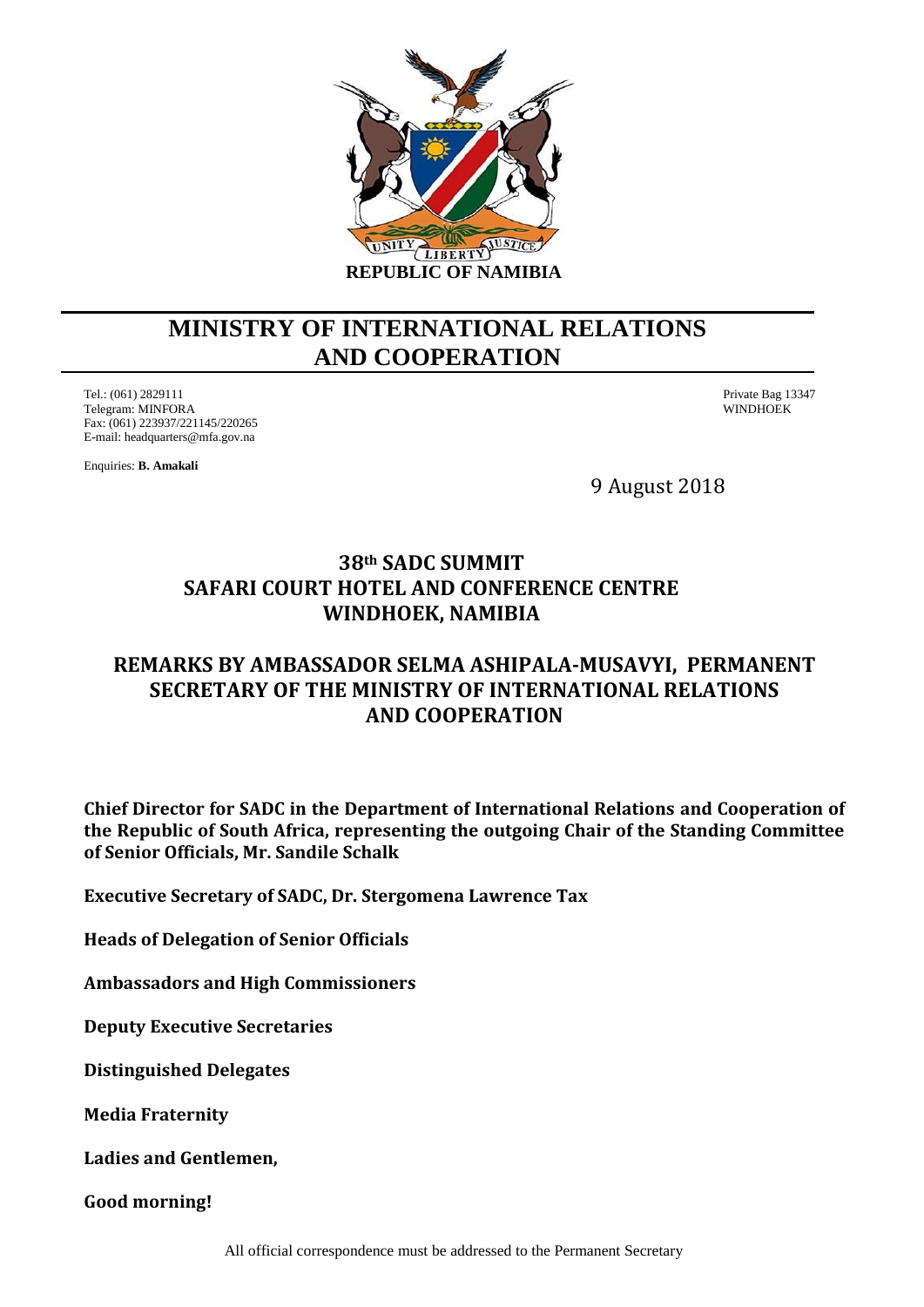It is a great pleasure and honor for me as Chair of the Standing Committee of Senior Officials to welcome you all dear colleagues to Namibia and to Windhoek in particular. Please do feel at home and have a wonderful stay here in our capital city Windhoek.

It is here where the Southern African Development Community was birthed and here we have returned, to gauge not only it's growth and progression, but more importantly, how SADC has continued to meaningfully touch the lives of our people.

It is not easy to fill your shoes as outgoing Chair. But with his assistance and the collective support of all of you colleagues, I trust that I will be able to steer the work of this Committee and that together we shall continue to elevate our deliberations to high levels of expectation and intended results.

Therefore, on behalf of the Senior Officials, and indeed on my own, I wish to express our utmost appreciation to the outgoing Chair, for the effective manner in which he has steered our work during your tenure as Chair of the Standing Committee of Senior Officials. I look forward continue working with him and benefit from his advice, going forward.

Dear Colleagues Distinguished Delegates

As a member state, Namibia feels honored and privileged to be assuming the Chairmanship of our Organization, who's objectives are to achieve development and economic growth, alleviate poverty, enhance the standard and quality of life of the people of Southern Africa and support the socially disadvantaged through regional integration. These are socio - economic challenges that we are all grappling with and aspirations for which we collectively continue to strive.

It is for this reason that, since 2015, our leaders have decided to accentuate the industrialization of the SADC Region. We have set ourselves targets through various enablers, particularly the implementation of the Regional Indicative Strategic Development Plan (RISDP), of which implementation has partly been realized through the choice of themes for the Summits, and subsequent operationalization.

In choosing the theme of the 38th SADC Summit: "*Promoting Infrastructure Development and Youth Empowerment for Sustainable Development",* we have carefully aligned it to the preceding themes on industrialization. The theme illustrates that infrastructure development and youth empowerment go hand in hand, and are vital in driving SADC towards industrialization. The theme also speaks to the socio - economic realities of our continent, in the spirit of "The Africa We Want", as outlined in the AU Agenda 2063, and reflect the general concerns of the Global South as entailed in the UN Agenda 2030.

We therefore have an ample opportunity and should critically look back to the progress we have made so far in implementing SADC Programmes. I am pleased to state that there have been notable progress in many sectors, especially infrastructural connectivity, economic development and trade, as well as in ensuring that peace and security prevails in the region.

However, you might also agree with me that more still needs to be done, in order to achieve our objectives, and therein lies our collective responsibilities. It is crucial that our Organisation implements programmes and strategies that we have commonly adopted, for the benefit of all our people and ensure that they have a better life and a brighter future.